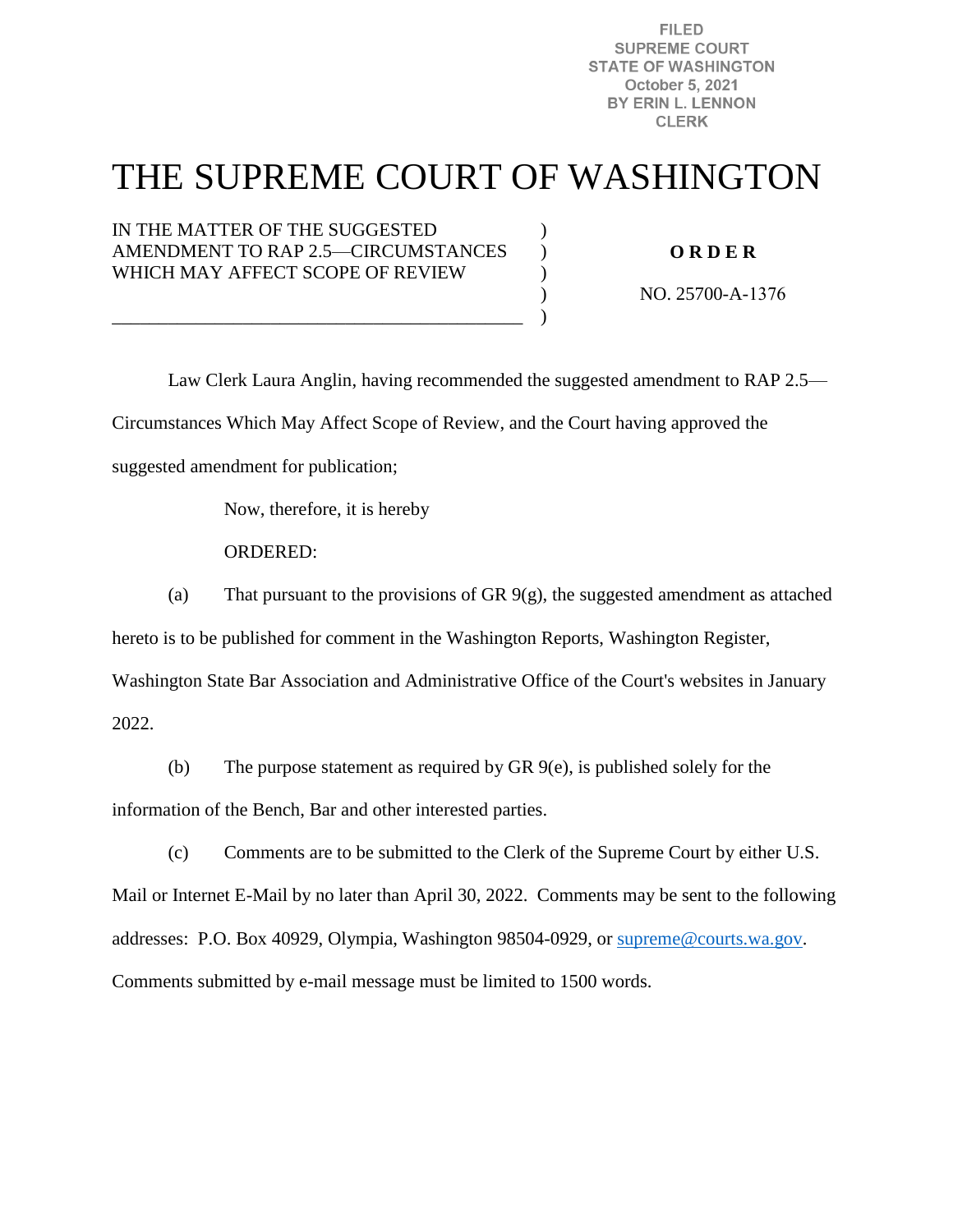Page 2 ORDER IN THE MATTER OF THE SUGGESTED AMENDMENT TO RAP 2.5—CIRCUMSTANCES WHICH MAY AFFECT SCOPE OF REVIEW

DATED at Olympia, Washington this 5th day of October, 2021.

For the Court

Conzález C.J.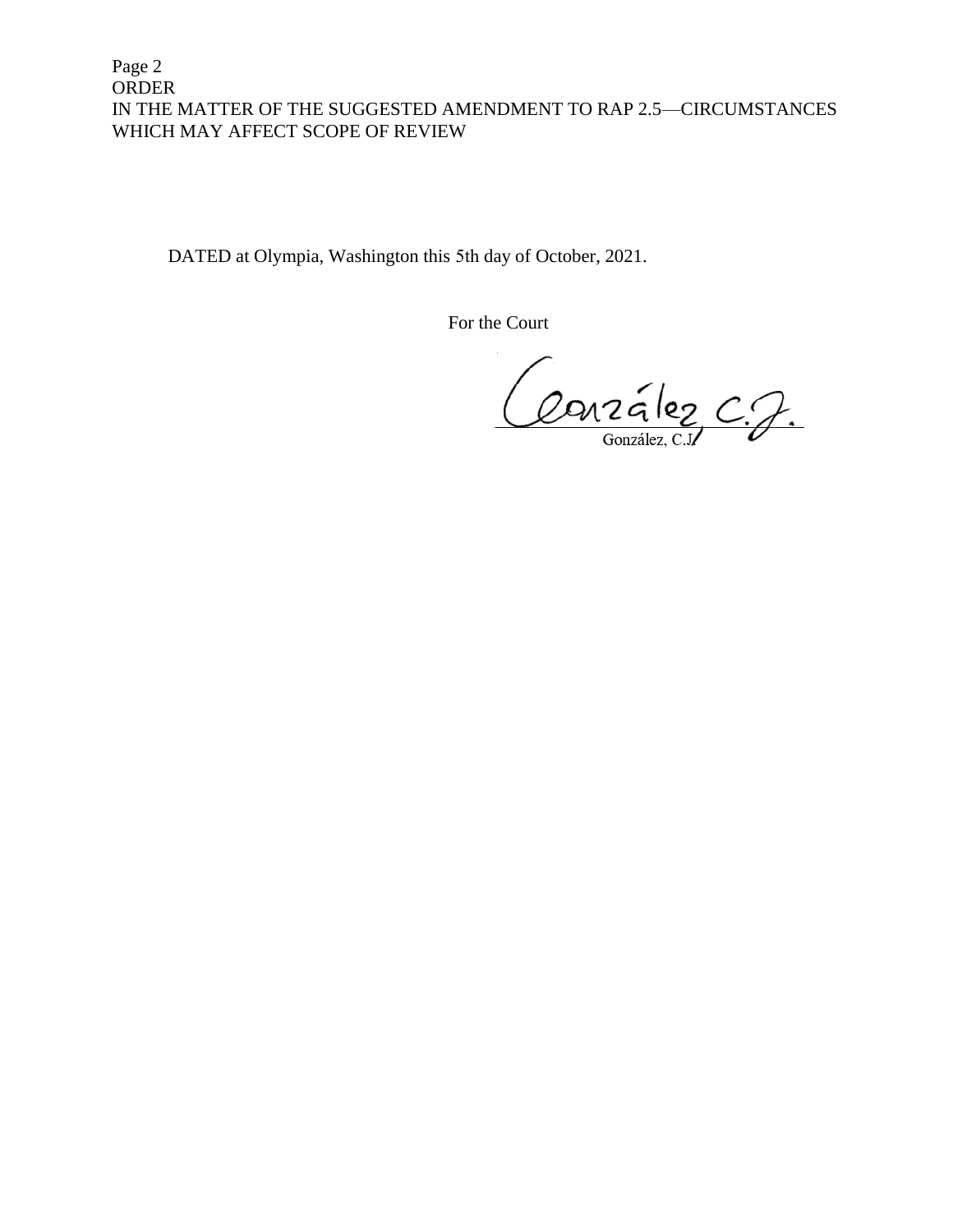## **GR 9 COVER SHEET**

#### **Suggested Amendment to WASHINGTON STATE COURT RULES: Rules of Appellate Procedure**

### **Amend RULE 2.5 Circumstances Which May Affect Scope of Review**

**\_\_\_\_\_\_\_\_\_\_\_\_\_\_\_\_\_\_\_\_\_\_\_\_\_\_\_\_\_\_\_\_\_\_\_\_\_\_\_\_\_\_\_\_\_\_\_\_\_\_\_\_\_\_\_\_\_\_\_\_\_\_\_\_\_\_\_\_\_**

#### **A. Name of Proponent:** Laura Anglin

**B. Spokesperson:** Laura Anglin, Chief Justice González's Law Clerk

**C. Purpose:** The rule uses the term "meretricious relationship." The Washington State Supreme Court has specifically disapproved of that term because of its negative connotations and substituted the term "committed intimate relationship" in caselaw. *Olver v. Fowler*, 161 Wn.2d 655, 657 n.1, 168 P.3d 348 (2007). This amendment would conform the language of RAP 2.5 to *Olver*.

**D. Hearing:** A hearing is not recommended.

**E. Expedited Consideration:** Expedited consideration is requested given the technical nature of the amendment.